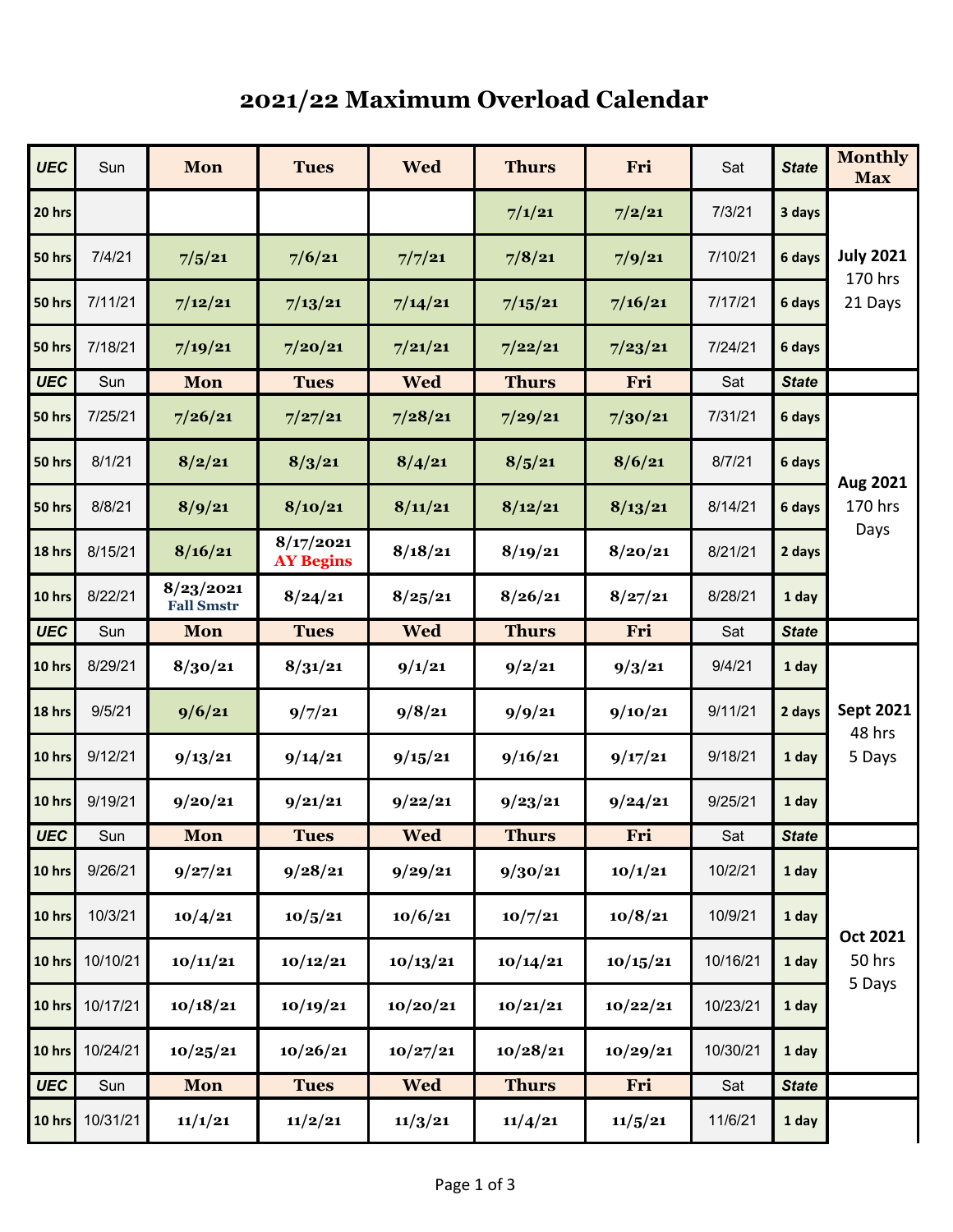| 18 hrs     | 11/7/21  | 11/8/21    | 11/9/21     | 11/10/21   | 11/11/21                        | 11/12/21                           | 11/13/21 | 2 days       | <b>Nov 2021</b>                       |
|------------|----------|------------|-------------|------------|---------------------------------|------------------------------------|----------|--------------|---------------------------------------|
| 10 hrs     | 11/14/21 | 11/15/21   | 11/16/21    | 11/17/21   | 11/18/21                        | 11/19/21                           | 11/20/21 | 1 day        | 64 hrs<br>7 Days                      |
| 26 hrs     | 11/21/21 | 11/22/21   | 11/23/21    | 11/24/21   | 11/25/21                        | 11/26/21                           | 11/27/21 | 3 days       |                                       |
| <b>UEC</b> | Sun      | Mon        | <b>Tues</b> | <b>Wed</b> | <b>Thurs</b>                    | Fri                                | Sat      | <b>State</b> |                                       |
| 10 hrs     | 11/28/21 | 11/29/21   | 11/30/21    | 12/1/21    | 12/2/21                         | 12/3/21                            | 12/4/21  | 1 day        | <b>Dec 2021</b><br>140 hrs<br>15 days |
| 12 hrs     | 12/7/21  | 12/8/21    | 12/9/21     | 12/10/21   | 12/11/21                        | 12/12/21                           | 12/13/21 | 1 day        |                                       |
| 18 hrs     | 12/12/21 | 12/13/21   | 12/14/21    | 12/15/21   | 12/16/2021<br><b>Grades Due</b> | 12/17/2021<br><b>Winter Intrsn</b> | 12/18/21 | 2 days       |                                       |
| 50 hrs     | 12/19/21 | 12/20/21   | 12/21/21    | 12/22/21   | 12/23/21                        | 12/24/21                           | 12/25/21 | 6 days       |                                       |
| 50 hrs     | 12/26/21 | 12/27/21   | 12/28/21    | 12/29/21   | 12/30/21                        | 12/31/21                           | 1/1/22   | 6 days       |                                       |
| <b>UEC</b> | Sun      | Mon        | <b>Tues</b> | <b>Wed</b> | <b>Thurs</b>                    | Fri                                | Sat      | <b>State</b> |                                       |
| 50 hrs     | 1/2/22   | 1/3/22     | 1/4/22      | 1/5/22     | 1/6/22                          | 1/7/22                             | 1/8/22   | 6 days       |                                       |
| 50 hrs     | 1/9/22   | 1/10/22    | 1/11/22     | 1/12/22    | 1/13/22                         | 1/14/22                            | 1/15/22  | 6 days       | <b>Jan 2022</b><br>150 hrs<br>18 days |
| 40 hrs     | 1/16/22  | 1/17/22    | 1/18/22     | 1/19/22    | 1/20/2022<br><b>Grades Due</b>  | 1/21/2022<br><b>Spring Smstr</b>   | 1/22/22  | 5 days       |                                       |
| 10 hrs     | 1/23/22  | 1/24/22    | 1/25/22     | 1/26/22    | 1/27/22                         | 1/28/22                            | 1/29/22  | 1 day        |                                       |
| <b>UEC</b> | Sun      | Mon        | <b>Tues</b> | <b>Wed</b> | <b>Thurs</b>                    | Fri                                | Sat      | <b>State</b> |                                       |
| 10 hrs     | 1/30/22  | 1/31/22    | 2/1/22      | 2/2/22     | 2/3/22                          | 2/4/22                             | 2/5/22   | 1 day        |                                       |
| 10 hrs     | 2/6/22   | 2/7/22     | 2/8/22      | 2/9/22     | 2/10/22                         | 2/11/22                            | 2/12/22  | 1 day        | <b>Feb 2022</b><br>40 hrs             |
| 10 hrs     | 2/13/22  | 2/14/22    | 2/15/22     | 2/16/22    | 2/17/22                         | 2/18/22                            | 2/19/22  | 1 day        | 4 days                                |
| 10 hrs     | 2/20/22  | 2/21/22    | 2/22/22     | 2/23/22    | 2/24/22                         | 2/25/22                            | 2/26/22  | 1 day        |                                       |
| <b>UEC</b> | Sun      | Mon        | <b>Tues</b> | <b>Wed</b> | <b>Thurs</b>                    | Fri                                | Sat      | <b>State</b> |                                       |
| 10 hrs     | 2/27/22  | 2/28/22    | 3/1/22      | 3/2/22     | 3/3/22                          | 3/4/22                             | 3/5/22   | 1 day        | <b>Mar 2022</b><br>40 hrs<br>4 days   |
| 10 hrs     | 3/6/22   | 3/7/22     | 3/8/22      | 3/9/22     | 3/10/22                         | 3/11/22                            | 3/12/22  | 1 day        |                                       |
| 10 hrs     | 3/13/22  | 3/14/22    | 3/15/22     | 3/16/22    | 3/17/22                         | 3/18/22                            | 3/19/22  | 1 day        |                                       |
| 10 hrs     | 3/20/22  | 3/21/22    | 3/22/22     | 3/23/22    | 3/24/22                         | 3/25/22                            | 3/26/22  | 1 day        |                                       |
| <b>UEC</b> | Sun      | <b>Mon</b> | <b>Tues</b> | <b>Wed</b> | <b>Thurs</b>                    | Fri                                | Sat      | <b>State</b> |                                       |